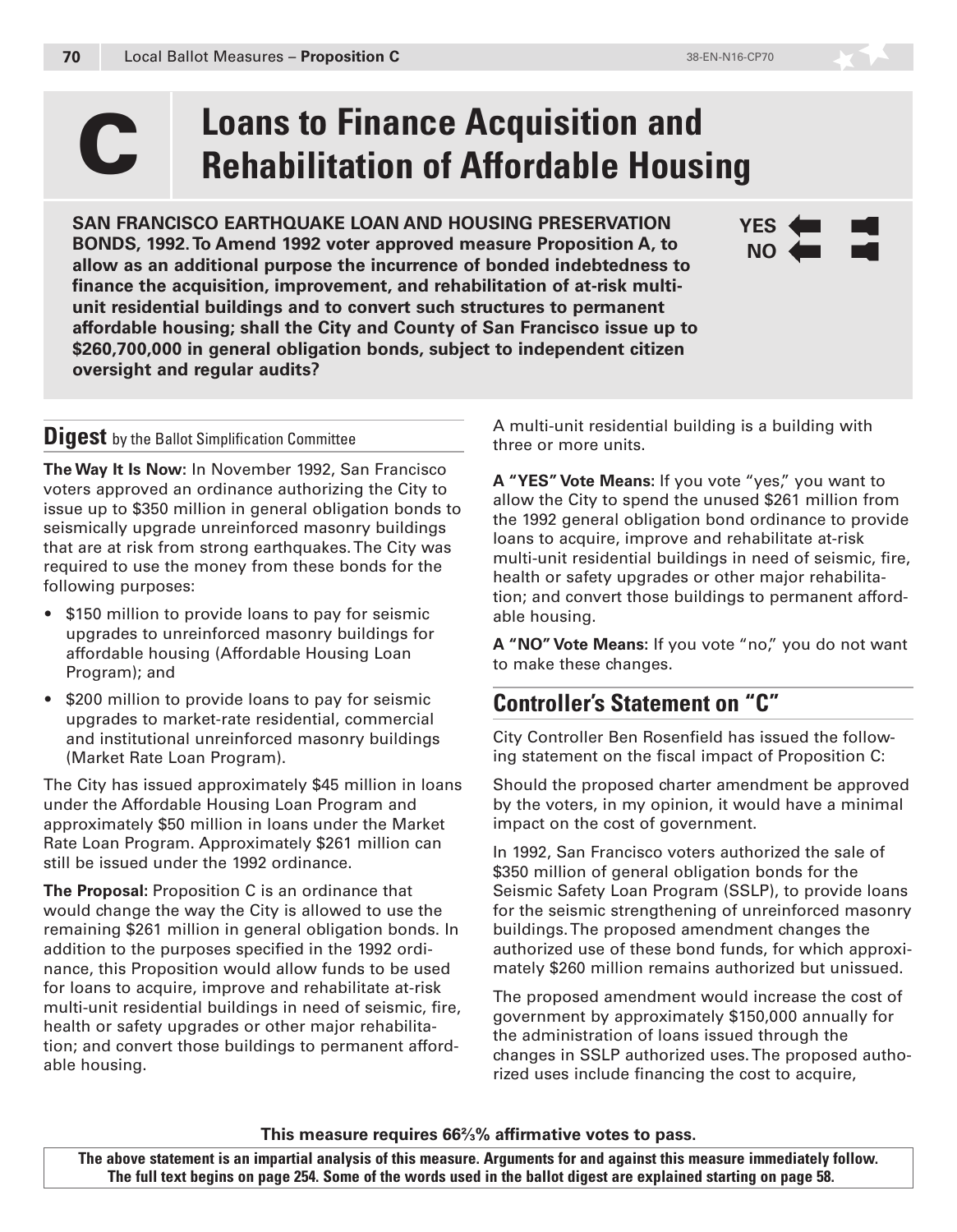improve, and rehabilitate at risk multi-residential buildings (defined as three or more units) in need of seismic, fire, health and safety upgrades or other major rehabilitation for habitability, including mixeduse residential buildings in order to convert such structures to permanent affordable housing.

The City can issue up to \$35,000,000 in SSLP bonds per fiscal year. Assuming maximum demand for loans under the proposed expanded eligible use provisions, the total net cost to the City would be approximately \$78 million over 22 years. The estimated annual impact to the property tax levy would be approximately 0.0012 percent, or \$7.21 per \$600,000 of net assessed value.

These estimates are based on projections only, which are not binding upon the City. Projections and estimates may vary due to the timing of bond sales, the amount of bonds sold at each sale, and actual assessed valuation over the term of repayment of the bonds. Hence, the actual tax rate and the years in which such rates are applicable may vary from those estimated above. The City's current debt management policy is to issue new general obligation bonds while maintaining the City's property tax level to not exceed the 2006 property tax rate.

## **How "C" Got on the Ballot**

On July 26, 2016, the Board of Supervisors voted 11 to 0 to place Proposition C on the ballot. The Supervisors voted as follows:

**Yes:** Avalos, Breed, Campos, Cohen, Farrell, Kim, Mar, Peskin, Tang, Wiener, Yee.

**No:** None.

**This measure requires 66⅔% affirmative votes to pass.**

**The above statement is an impartial analysis of this measure. Arguments for and against this measure immediately follow. The full text begins on page 254. Some of the words used in the ballot digest are explained starting on page 58.**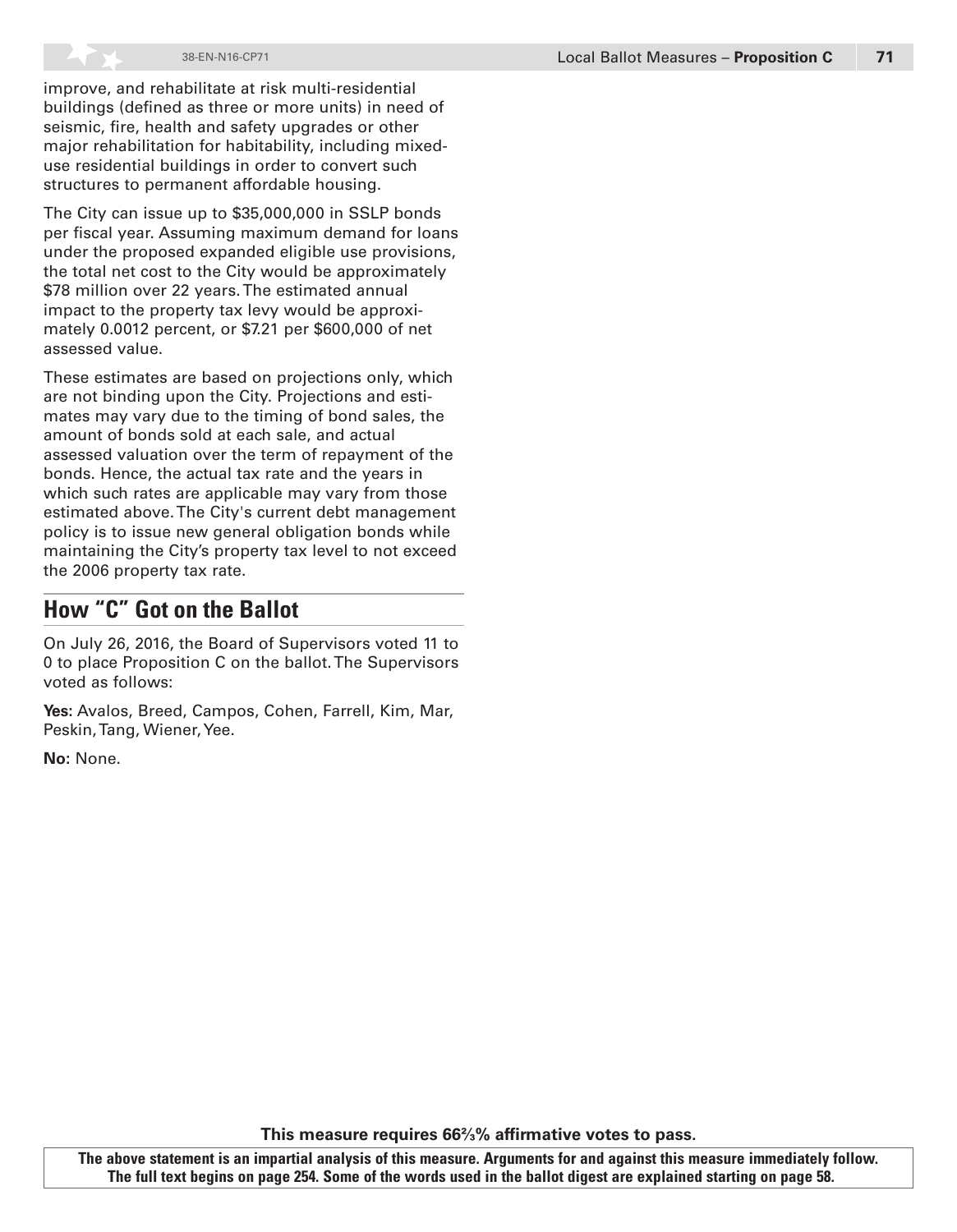shall be applied only to those specific purposes identified above; (c) a separate, special account shall be created into which the proceeds of the local control parcel tax must be deposited; and (d) an annual written report shall be made to the Board of Trustees of the District showing (i) the amount of funds collected and expended from the proceeds of the local control parcel tax and (ii) the status of any projects or programs required or authorized to be funded from the proceeds of the parcel tax, as identified above. In addition to the accountability measures required by law, the District will maintain its existing Citizens' Oversight Committee to provide oversight as to the expenditure of parcel tax revenues.

## **Proposition C**

**Ordinance calling and providing for a special election to be held in the City and County of San Francisco on November 8, 2016, for the purpose of submitting to San Francisco voters a proposition to amend Proposition A (approved November 1992) to authorize the City to incur general obligation bonded indebtedness (Bonds) for the purpose of making amendments to the Affordable Housing Loan Program (as defined herein) and the Market Rate Loan Program (as defined) for the additional purposes of providing loans to finance the costs to acquire, improve, and rehabilitate and to convert at-risk multi-unit residential buildings to permanent affordable housing, performing needed seismic, fire, health, and safety upgrades and other major rehabilitation for habitability, and related costs necessary or convenient for the foregoing purposes; providing for the levy and collection of taxes to pay both principal and interest on such Bonds; incorporating the provisions of the Administrative Code relating to the Citizens' General Obligation Bond Oversight Committee's review of the Bonds; setting certain procedures and requirements for the election; adopting findings under the California Environmental Quality Act; and finding that the proposed Bonds are in conformity with the General Plan, and with the eight priority policies of Planning Code, Section 101.1(b).**

NOTE: **Unchanged Code text and uncodified text** are in plain Arial font.

Be it ordained by the People of the City and County of San Francisco:

Section 1. Findings.

A. On November 3, 1992, with the passage of Proposition A, voters of the City and County of San Francisco (the "City") approved the issuance of up to \$350,000,000 of General Obligation Bonds for a Seismic Safety Loan Program (referred to herein as "Proposition A") to provide loans for the seismic strengthening of unreinforced masonry buildings (herein collectively the "Project"), including specifically \$150,000,000 to be allocated to "affordable housing buildings . .

. " (referred to herein as the "Affordable Housing Loan Program") and \$200,000,000 to be allocated for "market-rate residential, commercial and institutional buildings . . . " (referred to herein as the "Market Rate Loan Program").

B. WHEREAS, Proposition A was intended to provide a source of financing for private loans for strengthening unreinforced masonry affordable housing and other privately buildings to withstand a strong earthquake to safeguard the health and safety of City residents; and

C. Participation in the Affordable Housing Loan Program has been modest, and there remains \$104,700,000 of authorized but unused bond capacity under such program.

D. Participation in the Market Rate Loan Program has been modest, and there remains \$156,000,000 of authorized but unused bond capacity under such program.

E. The City has the highest median rent in the country with a one-bedroom asking rent of \$3,460, according to rental listing site Zumper.

F. The City continues to be one of the highest-priced ownership markets in the country with a median home sales price in 2015 of \$1.1 million, a 19.4% increase from the previous year, according to the real estate website Trulia.

G. The City continues to see a widening affordability gap for low to moderate income households for both rental housing and homeownership.

H. Limited state and federal resources and the high cost of housing development puts a greater burden on local government to contribute their own limited resources to housing development, and thus means that the City's supply of affordable housing has not kept pace with demand.

I. The affordability gap has the greatest impact on low-income households such as those with seniors, disabled persons, low-income working families, and veterans.

J. The housing need in the City is also particularly acute for moderate-income households, for whom there are no federal or state financing programs that the City can leverage with its own subsidies.

K. The housing affordability gap that has arisen and expanded in the local housing market inhibits the City from ensuring that economic and cultural diversity can be maintained.

L. These high housing costs can inhibit healthy, balanced economic growth regionally.

M. Individuals and families who are increasingly locked out of the local housing market will be forced to leave the City and take on increasingly long employment commutes, with attendant economic costs and costs to the environment.

N. This measure would amend Proposition A to add to the purposes for which funds allocated to the Affordable Housing Loan Program and Market Rate Loan Program can be used to include as an additional purpose loans for the acquisition, improvement, and rehabilitation of "at-risk" multi-unit residential properties, and to convert such properties to permanent affordable housing (as further described in Section 3 below) and to perform needed seismic, fire, health, and safety upgrades or other major rehabilitation for habitability.

O. There is a crisis of rent-controlled or low-rent residential buildings being acquired on the speculation market and existing tenants displaced. The expansion of the Market Rate Loan program to accommodate loans to at-risk multi-unit buildings would help maintain affordable housing stock for City residents.

Section 2. A special election is called and ordered to be held in the City on Tuesday, November 8, 2016, for the purpose of submitting to the electors of the City a proposition to amend Proposition A, the Market Rate Loan Program, to provide for the additional purposes (as shown by italicized text) described and in the amounts and conditions stated below:

"EARTHQUAKE LOAN BOND PROGRAM, 1992. \$350,000,000 to provide loans for the seismic strengthening of unreinforced masonry buildings, *and to provide loans for the acquisition, improvement and rehabilitation of "at-risk" multi-unit residential buildings (defined as three or more units) in need of seismic, fire, health and safety upgrades or other major rehabilitation for habitability and conversion of such buildings to permanent affordable housing* and to pay necessary administrative costs incident thereto, of which (a) \$150,000,000 shall be allocated to affordable housing buildings at an interest rate at least one-third of the City's true interest cost of the series of bond of which are used to fund the loan, of which \$60,000,000 shall be available for deferred loans, and (b) \$200,000,000 shall be allocated to market rate residential, commercial and institutional buildings with the interest rate on said loans being set in an amount which, when coupled with the City's annual administrative fees charged by the City yields a total annual return to the City which is one percent (1%) above the City's true interest cost for the series of bonds the proceeds of which are used to fund the loan; . . . "

Loans made pursuant to this amendment shall be in accordance with the Mayor's Office of Housing and Community Development underwriting standards for multifamily housing.

Other than as stated above, the purposes, conditions, and other matters pertaining to Proposition A shall remain in full force and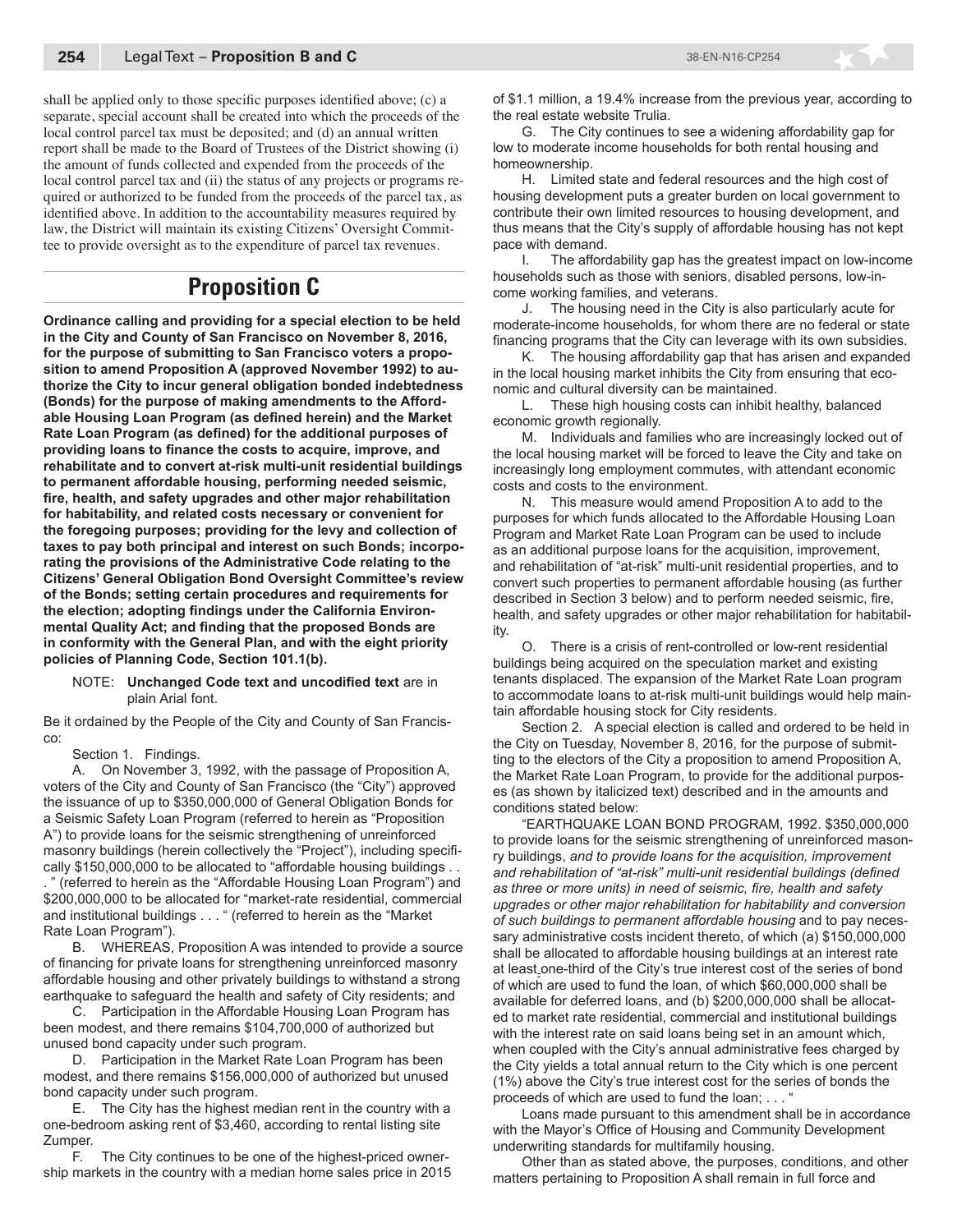effect, as approved by the voters on November 3, 1992. Nothing herein shall be read to restore bonding capacity for previously issued bonds under Proposition A, the sole purposes herein being to provide additional purposes to which funds in the Affordable Housing Loan Program and the Market Rate Loan Program can be used.

The special election called and ordered to be held hereby shall be referred to in this ordinance as the "Bond Special Election."

Section 3. PROPOSED PROGRAM. All contracts that are funded with the proceeds of Bonds authorized hereby shall be subject to the provisions of Chapter 83 of the Administrative Code (the "First Source Hiring Program"), which fosters construction and permanent employment opportunities for qualified economically disadvantaged individuals. In addition, all contracts that are funded with the proceeds of Bonds authorized hereby also shall be subject to the provisions of Chapter 14B of the Administrative Code (the "Local Business Enterprise and Non-Discrimination in Contracting Ordinance"), which assists small and micro local businesses to increase their ability to compete effectively for the award of City contracts, to the extent the Local Business Enterprise and Non-Discrimination Contracting Ordinance does not conflict with applicable state or federal law.

A. CITIZENS' OVERSIGHT COMMITTEE. A portion of the proposed Bonds shall be used to perform audits of the Bonds, as further described in Section 15.

Additional Projects to be funded from the proceeds of the proposed Bonds may include but are not limited to the following:

B. ACQUIRE EXISTING RENTAL HOUSING TO PRESERVE HOUSING. A portion of the Bonds may be allocated to acquire, rehabilitate, and preserve existing rental housing as permanent affordable housing in order to prevent the loss of rental housing stock and the displacement of long-time residents of the City, as provided in Section 2 above. Loans made pursuant to this amendment shall be in accordance with the Mayor's Office of Housing and Community Development underwriting standards for multifamily housing.

Section 4. BOND ACCOUNTABILITY MEASURES.

The Bonds shall include the following administrative rules and principles:

A. OVERSIGHT. The proposed Bond funds shall be subjected to approval processes and rules described in the Charter and Administrative Code. Pursuant to Administrative Code Section 5.31, the Citizens' General Obligation Bond Oversight Committee shall conduct an annual review of Bond spending, and shall provide an annual report of the Bond program to the Mayor and the Board of **Supervisors.** 

B. TRANSPARENCY. The City shall create and maintain a Web page outlining and describing the bond program, progress, and activity updates. The City shall also hold an annual public hearing and reviews on the bond program and its implementation before the Capital Planning Committee and the Citizens' General Obligation Bond Oversight Committee.

Section 5. The estimated cost of the bond financed portion of the project described in Section 2 above was fixed by the Board of Supervisors by the following resolution and in the amount specified below:

#### Resolution No. 50-16 ,\$350,000,000.

Such resolution was passed by two-thirds or more of the Board of Supervisors and approved by the Mayor. In such resolution it was recited and found by the Board of Supervisors that the sum of money specified is too great to be paid out of the ordinary annual income and revenue of the City in addition to the other annual expenses or other funds derived from taxes levied for those purposes and will require expenditures greater than the amount allowed by the annual tax levy.

The method and manner of payment of the estimated costs described in this ordinance are by the issuance of Bonds of the City not exceeding the principal amount specified.

Such estimate of costs as set forth in such resolution is adopted and determined to be the estimated cost of such bond financed improvements and financing, respectively.

Section 6. The Bond Special Election shall be held and conducted and the votes received and canvassed, and the returns made and the results ascertained, determined, and declared as provided in this ordinance and in all particulars not recited in this ordinance such election shall be held according to the laws of the State of California (State) and the Charter of the City (Charter) and any regulations adopted under State law or the Charter, providing for and governing elections in the City, and the polls for such election shall be and remain open during the time required by such laws and regulations.

Section 7. The Bond Special Election is consolidated with the General Election scheduled to be held in the City on Tuesday, November 8, 2016 (General Election). The voting precincts, polling places, and officers of election for the General Election are hereby adopted, established, designated, and named, respectively, as the voting precincts, polling places, and officers of election for the Bond Special Election called, and reference is made to the notice of election setting forth the voting precincts, polling places, and officers of election for the General Election by the Director of Elections to be published in the official newspaper of the City on the date required under the laws of the State.

Section 8. The ballots to be used at the Bond Special Election shall be the ballots to be used at the General Election. The word limit for ballot propositions imposed by Municipal Elections Code Section 510 is waived. On the ballots to be used at the Bond Special Election, in addition to any other matter required by law to be printed thereon, shall appear the following as a separate proposition:

 "SAN FRANCISCO EARTHQUAKE LOAN AND HOUSING PRESERVATION BONDS, 1992. To Amend 1992 voter approved measure Proposition A, to allow as an additional purpose the incurrence of bonded indebtedness to finance the acquisition, improvement, and rehabilitation of at-risk multi-unit residential buildings and to convert such structures to permanent affordable housing; shall the City and County of San Francisco issue up to \$260,700,000 in general obligation bonds, subject to independent citizen oversight and regular audits?"

Each voter to vote in favor of the foregoing bond proposition shall mark the ballot in the location corresponding to a "YES" vote for the proposition, and to vote against the proposition shall mark the ballot in the location corresponding to a "NO" vote for the proposition.

Section 9. If at the Bond Special Election it shall appear that two-thirds of all the voters voting on the proposition voted in favor of and authorized the incurring of bonded indebtedness for the purposes set forth in such proposition, then such proposition shall have been accepted by the electors, and the Bonds authorized shall be issued upon the order of the Board of Supervisors. Such Bonds shall bear interest at a rate not exceeding that permitted by law. Notwithstanding the foregoing, if this measure is not approved by the voters voting on the proposition, then Proposition A shall remain unaffected and shall continue as a valid authorization to issue General Obligation Bonds for the several purposes therein stated.

The votes cast for and against the proposition shall be counted separately and when two-thirds of the qualified electors, voting on the proposition, vote in favor, the proposition shall be deemed adopted.

Section 10. For the purpose of paying the principal and interest on the Bonds, the Board of Supervisors shall, at the time of fixing the general tax levy and in the manner for such general tax levy provided, levy and collect annually each year until such Bonds are paid, or until there is a sum in the Treasury of the City, or other account held on behalf of the Treasurer of the City, set apart for that purpose to meet all sums coming due for the principal and interest on the Bonds, a tax sufficient to pay the annual interest on such Bonds as the same becomes due and also such part of the principal thereof as shall become due before the proceeds of a tax levied at the time for making the next general tax levy can be made available for the payment of such principal.

Section 11. This ordinance shall be published in accordance with any State law requirements, and such publication shall constitute notice of the Bond Special Election and no other notice of the Bond Special Election hereby called need be given.